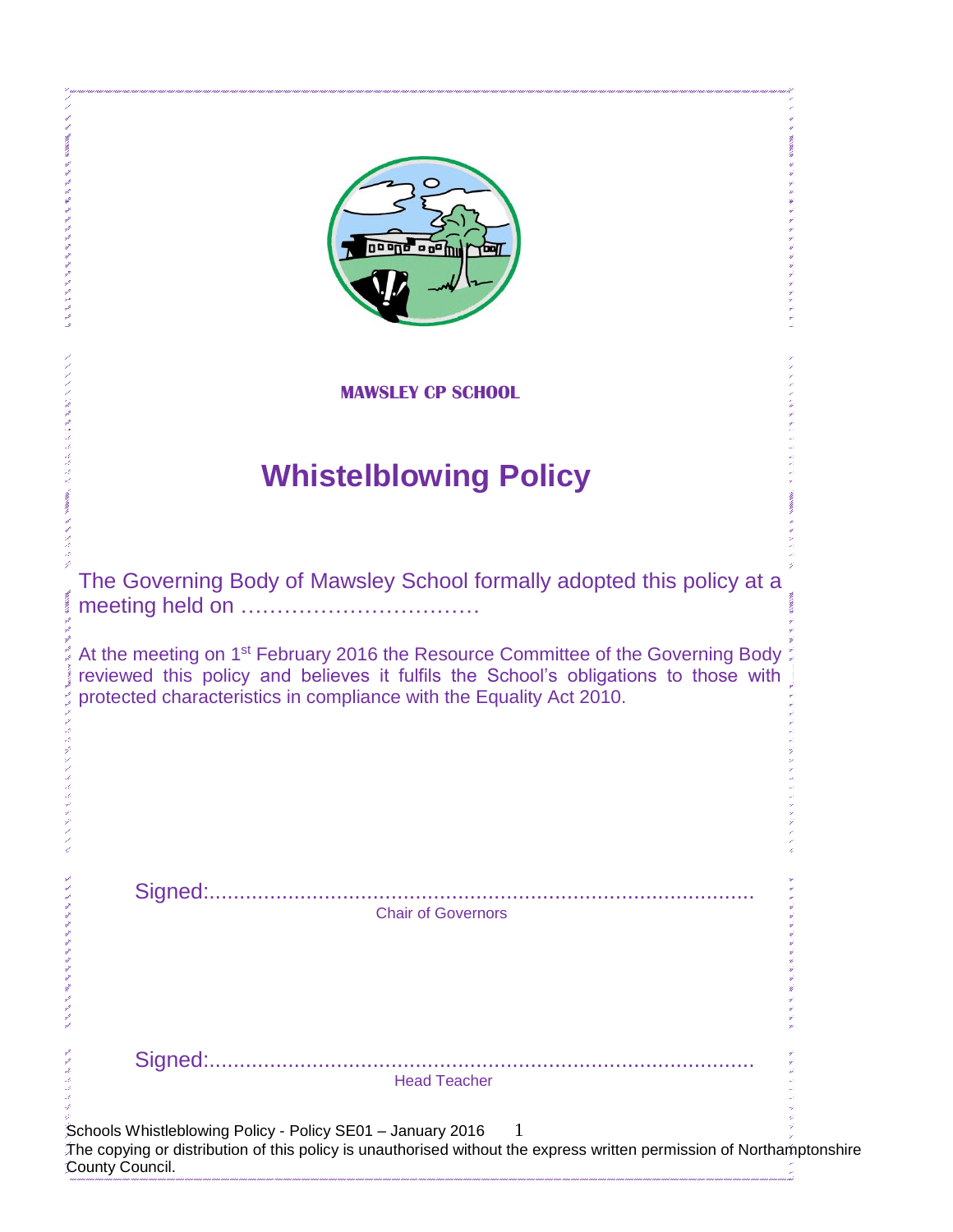

# **WHISTLEBLOWING POLICY for school and academy based employees (Protected Disclosure)**

# **Revised January 2016**

# **1. Policy Statement**

The Public Interest Disclosure Act 1998 (the "Act") places a legal responsibility on employers to ensure that matters of serious public concern can be addressed.

The County Council and the Governing Body are committed to the highest standards of openness, probity and accountability. In line with this commitment the School encourages individuals with serious concerns about an activity in the School to voice those concerns. This also applies to concerns about the actions of staff and governors and external organisations in their dealings with the School.

This policy is provided as a reference document to outline how issues can be raised internally, and if necessary, outside the leadership structure of the School; it documents our assurance that concerns will be seriously considered and appropriate action taken. Additionally, it:

- provides the basis on which individuals can raise serious concerns they may have, and receive feedback on action taken,
- allows individuals to take the matter further if they are dissatisfied with the School's response, and
- outlines the protection from reprisals or victimisation for `whistle-blowing'

It should be noted that any clause within a worker's contract of employment is void if it attempts to prevent an individual from making a protected disclosure under the Act. This code does not remove or diminish the existing contractual or statutory rights of employees.

# **2. Scope of the Whistleblowing Policy**

This policy applies to all employees; however, the Act also covers those contractors working for the School on its premises. It also covers suppliers and those providing services under a contract with the School in their own premises. The term 'individual' used throughout this document is used to include all the above.

Where the Governing Body wishes to deviate from this proposed policy or adopt any other policy, it is the responsibility of the Governing Body to arrange consultation with recognised trade unions.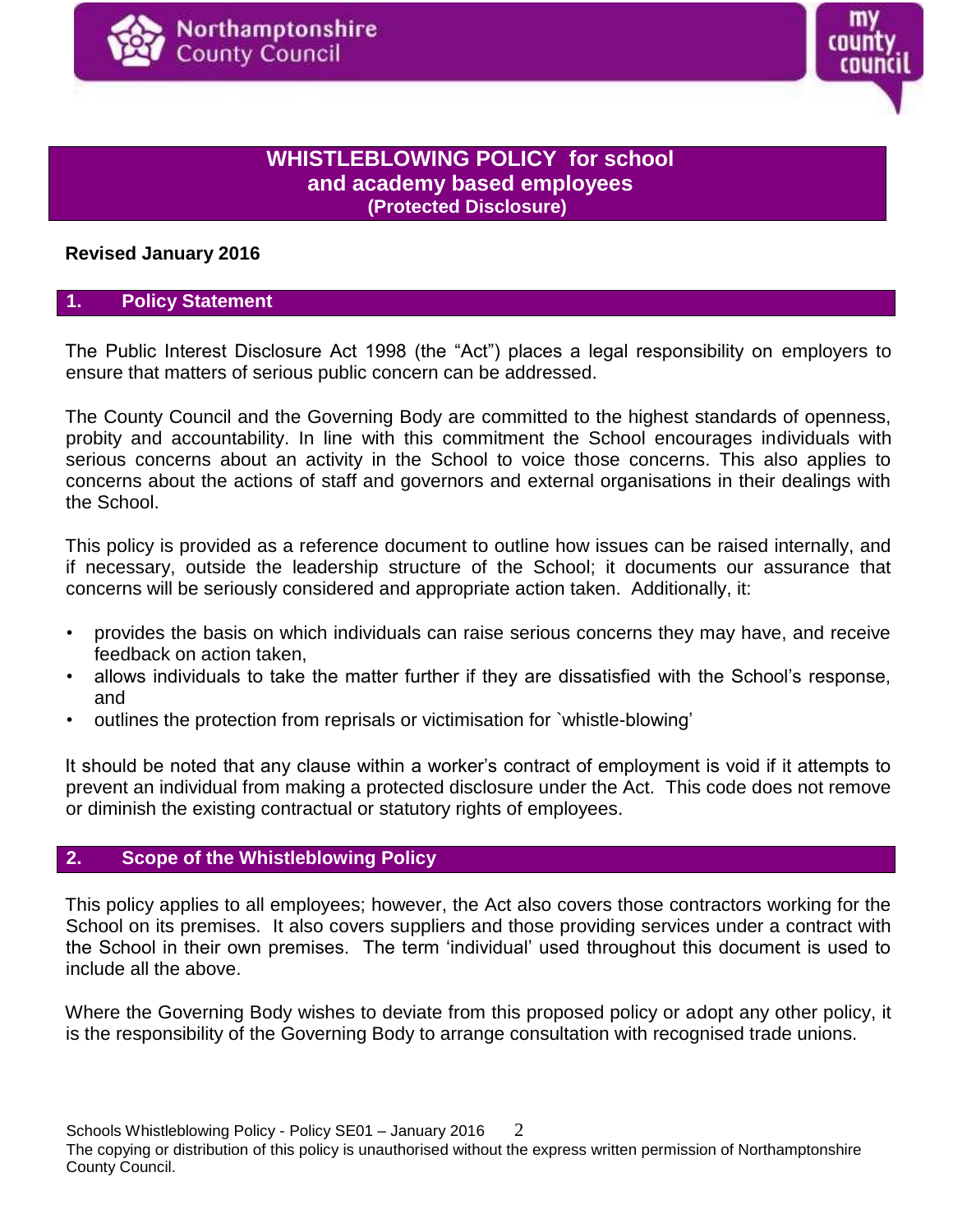### **3. The principles of the policy**

There are existing procedures in place to enable individuals to raise grievances about their own employment and contracts of employment. This policy is intended to cover concerns that fall outside the scope of individual grievances and relates to both employees and workers.

This policy is in addition to the School's complaints procedure and other statutory reporting procedures, and seeks to encourage you to raise your concerns internally within the organisation.

If you are unsure whether or not to use this policy/procedure, or if you need independent advice at any stage, you can contact Public Concern at Work which is an independent charity which can give free confidential advice at any stage on how to raise a concern about serious malpractice at work. Please refer to Appendix 1 for further details.

A qualifying disclosures' is any disclosure of information that is made in the public interest andin the reasonable belief of the worker may show that one of more of the following is either happening at the present time, took place in the past or is likely to happen in the future:

- A criminal offence
- A miscarriage of justice
- An act creating risk to health and safety
- An act causing damage to the environment
- A breach of any other legal obligation; or
- Concealment of any of the above

An individual does not have to raise a grievance in order to make a 'protected disclosure'; however, if the employee intends to raise the matter as a grievance, this intention must be clearly stated.

# **4. Safeguards in place to protect whistleblowers**

In making the disclosure, an individual must have a reasonable belief that the information disclosed shows one or more of the offences or breaches listed above. The belief need not be correct, but the individual must show that they held the belief and that it was a reasonable belief in the circumstances, at the time of the disclosure.

Individuals are encouraged to come forward with genuine concerns in the knowledge that they will be taken seriously. The School and Council recognise that the decision to report a concern can be a difficult one to make, not least because of the fear of reprisals from those responsible for the malpractice. As far as possible the School and Council will seek to respect the confidentiality and anonymity of the individual raising the concern and will seek to protect him/her from reprisals. In this regard, neither the School nor the Council will tolerate any harassment or victimisation of the individual who has raised the concerns, nor will any attempt to prevent individuals from raising concerns be acceptable.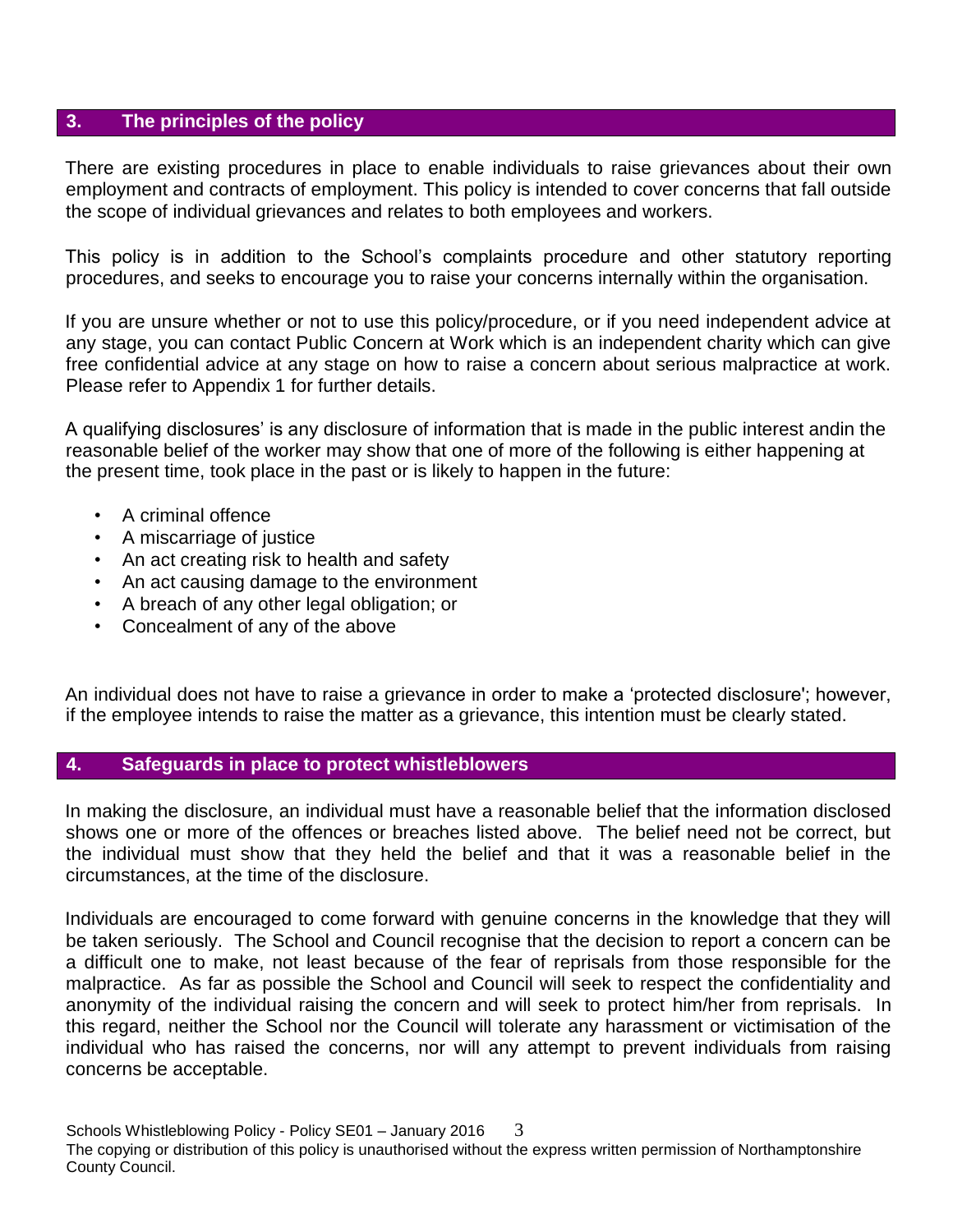# **5. Confidentiality**

The School and Council encourage individuals to put their name to allegations made. Concerns expressed anonymously are much less powerful as the ability of the School and/or Council to gather crucial information from the complainant is not possible. However, such complaints will be considered at the discretion of the School and Council; in exercising this discretion, the factors to be taken account of will include:

- the seriousness of the issue raised.
- the credibility of the concern,
- the likelihood of being able to confirm that the allegation is from attributable sources
- the ability to trace the source of unfounded or malicious allegations

The School and Council will endeavour to protect the identity of individuals who raise concerns and do not want their name to be disclosed. It must be appreciated, however, that the investigation and statements made by the individual(s) who raised the issue may reveal the source of the information.

# **6. Raising a concern with the School?**

The earlier concerns are expressed by individuals, the easier it is to take action. As a first step, the School encourages individuals to initially raise concerns with their Head Teacher and to allow those school staff and governors in positions of responsibility and authority an opportunity to address the issue and seek an explanation for the behaviour or activity. This will depend on the nature of the concerns, the seriousness and sensitivity of the issues involved and who is alleged to be involved.

Individuals who feel that they cannot approach their Head Teacher should approach either:

- the Chair of Governors
- an HR Advisor

For matters of fraud or malpractice, the Council's Head Audit and Risk Manager should be contacted, by telephone 01604 367055 or by email at to fraudhotlineaudit2@northamptonshire.gov.uk

If an employee so wishes, advice may also be sought from a Trade Union or Professional Association. The employee should consider who would be the most appropriate person to deal with the matter; however care is needed to ensure that this will not result in a breach of confidentiality or the disclosure of exempt information.

Concerns raised under this policy should, where possible, be submitted in writing, setting out the background and history of the concern, giving names, dates and places, and the reason why the individual is concerned about the situation. Individuals who do not feel able to put their concerns in writing can telephone or meet the appropriate officer.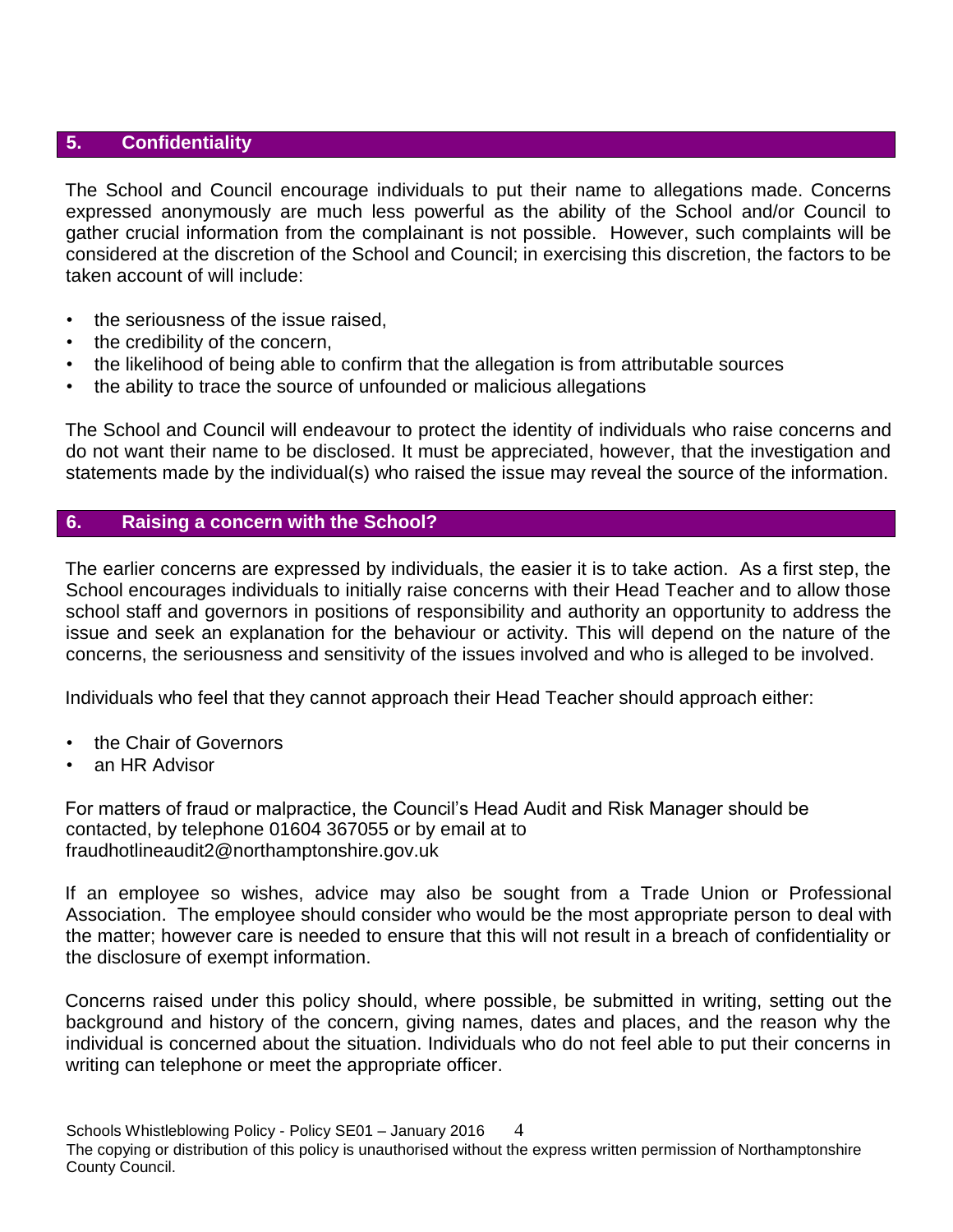Individuals may invite their trade union or professional association to raise the matter internally on their behalf, but should take care that any disclosures are protected disclosures under the Act.

# **7. The School's approach**

The action taken by the School and/or Council will depend on the nature of the concern. The matters raised may for example:

- be investigated internally,
- be referred to the Police, or other appropriate body
- be referred to an External Auditor, or
- form the subject of an independent inquiry

In order to protect individuals, the School and Council, initial enquiries will be made to determine whether an investigation is appropriate and, if so, what form it should take. Concerns or allegations which fall within the scope of specific procedures (for example, child protection or unlawful discrimination issues) will normally be referred for consideration under those procedures. Some concerns may be resolved by agreed action without the need for further investigation.

The preliminary investigation may identify the need to involve third parties to provide further information, advice or assistance; for example, the involvement of other members of staff, legal or HR advisors, the police, or other appropriate external body.

Records will be kept of work undertaken and actions taken throughout the investigation. The investigating officer(s), will consider how best to report the findings and what (if any) corrective action needs to be taken. This may include some form of disciplinary action or third party referral.

Within 14 working days of a concern being received, a School Officer will write to the worker, if known, and in accordance with the communications channel agreed with the worker, who raised the issue:

- acknowledging that the concern has been raised,
- indicating how it is proposed to deal with the matter,
- where possible, giving an estimate of how long it will take to provide a final response, and  $\Box$ telling the individual whether further investigations will take place, and if not, why not.

The amount of contact between the officers considering the issue and the person who has raised the issue will depend on the nature of the matters raised, the potential difficulties involved and the clarity of the information provided. If necessary, further information will be sought from the individual.

When any meeting is arranged with the individual, he or she will be given the right to be accompanied by a trade union or professional association representative or a work colleague who is not involved in the area of work to which the concern relates.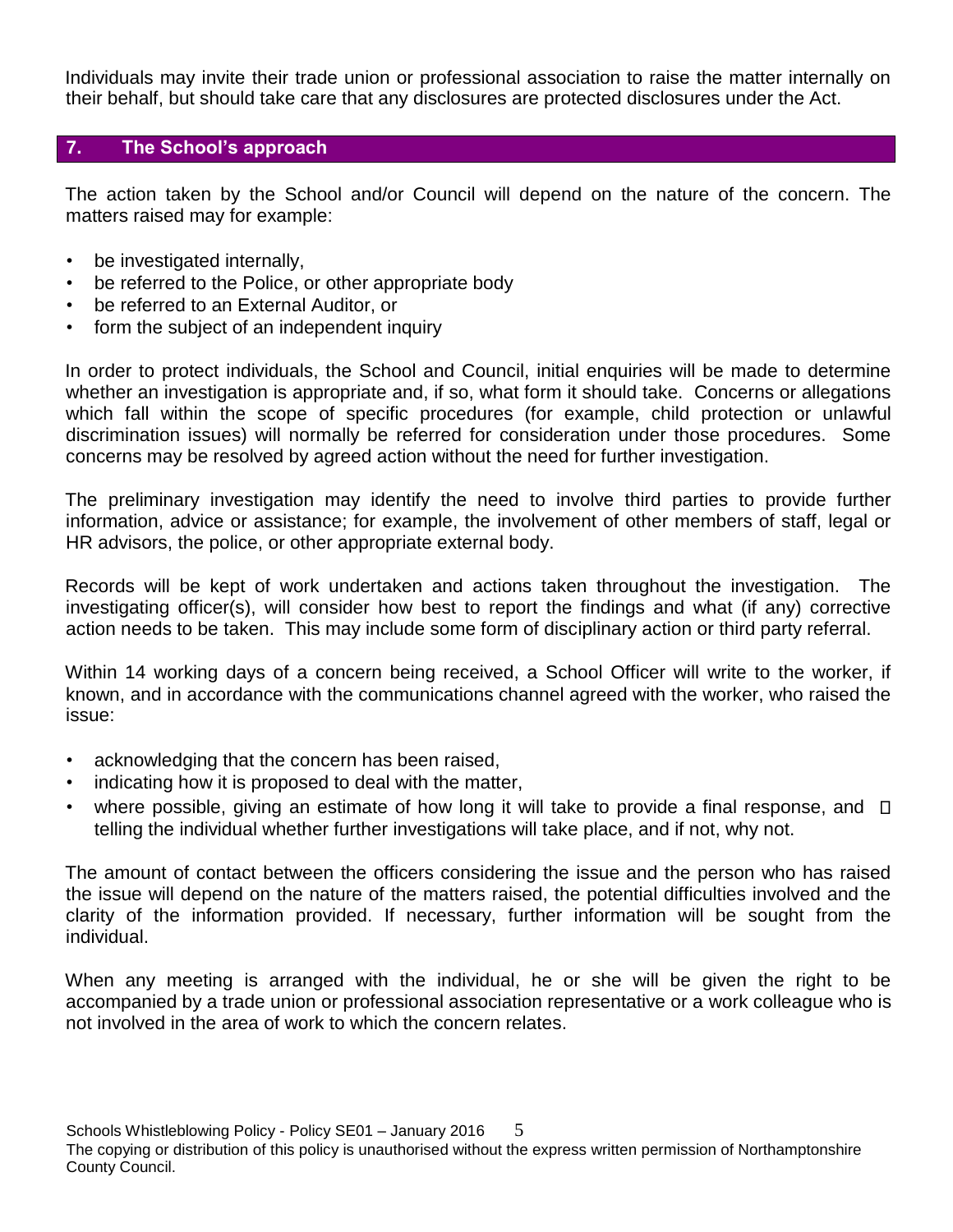The School accepts that individuals need to be assured that the matter has been properly addressed. Thus, subject to legal or contractual constraints, individuals will receive appropriate information about the outcomes of any investigations.

#### **8. Dissatisfaction with a response**

This policy is intended to provide individuals with an avenue to raise relevant concerns within the School. If the individual is dissatisfied with the resolution of the matter, or has genuine concerns that the matter has not been dealt with appropriately, these concerns should initially be raised with the investigating officer, the governing body and/or directed to the Council/Board.

Where the concern is of a particularly serious nature, the employee may feel that it is more appropriate to take the matter outside of the School. If you would like independent advice about how to raise serious concerns constructively, then you should contact Public Concern at Work.

There are a number of bodies which have been prescribed by the Secretary of State for the purpose of receiving disclosures; details of these bodies can be found on the GOV.UK website: [www.gov.uk/whistleblowing.](http://www.gov.uk/whistleblowing)

Or in pdf format at:

[https://www.gov.uk/government/uploads/system/uploads/attachment\\_data/file/183340/11-](https://www.gov.uk/government/uploads/system/uploads/attachment_data/file/183340/11-641-blowing-the-whistle-to-a-prescribed-person.pdf) [641blowing-the-whistle-to-a-prescribed-person.pdf](https://www.gov.uk/government/uploads/system/uploads/attachment_data/file/183340/11-641-blowing-the-whistle-to-a-prescribed-person.pdf)

The worker must believe that the information given and the allegations made are substantially true and ensure that they are not acting for personal gain.

If an individual does take the matter outside of the School, they must ensure that they do not disclose confidential information which is unrelated to the issue being raised.

In making a disclosure outside of the School to a prescribed body, individuals should be aware that the disclosure must be made to an appropriate prescribed person or organisation and the individual must believe that the information disclosed and any allegations made are true.

#### **9. Raising unfounded or malicious concerns**

If an allegation is made but is not confirmed by the investigation, no action will be taken against the individual raising the concern and the School/Council will endeavour to protect the individual from reprisals or victimisation.

However, if an employee makes an allegation which – through the internal investigation process - is found to be malicious, mischievous or vexatious, or a disclosure made for personal gain, such actions will be considered as a disciplinary offence is are likely to result in disciplinary action being taken against the employee.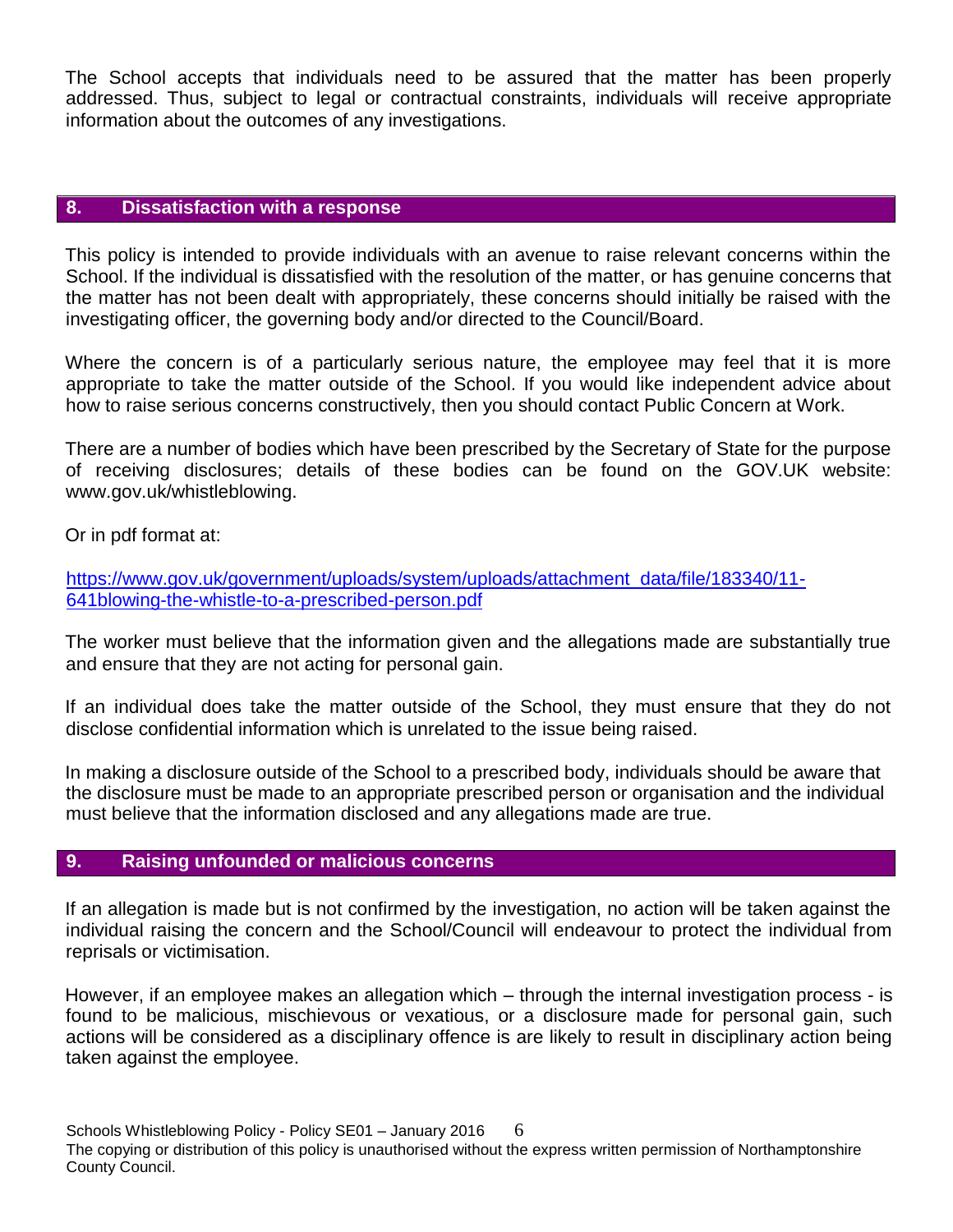Whistleblowers making untrue allegations may expose themselves to actions for libel or slander which together make up the civil wrong of defamation. This is a complex area of law. In essence a person puts themselves at risk of being sued for damages if, without justification, they publish or communicate a false statement about someone which may injure his or her reputation in the eyes of ordinary members of society.

However, a whistleblower will not generally be liable provided that they had a legal, moral or social duty or interest in making the statement to a person with a similar interest.

### **10. Responsible Officer**

The Chair of Governors has overall responsibility for the maintenance and operation of this policy. That person maintains a record of concerns raised and the outcomes and will report as necessary to the Governing Body and/or Council/Board.

# **11. Review of Procedure**

This procedure shall be subject to periodic review and may be changed from time to time.

# **Appendix 1: ADVICE AND INFORMATION**

#### **Public Concern at Work**

[Public Concern at Work i](http://www.pcaw.co.uk/)s an independent organisation which can provide guidance and training to employers on whistleblowing and can also offer free advice to employees unsure whether or how to raise a concern about workplace wrongdoing.

Public Concern at Work CAN Mezzanine 7-14 Great Dover Street London SE1 4YR

Telephone (general enquiries): 020 3117 2520 Whistleblowing Advice line: 020 7404 6609

Email: UK advice line: whistle@pcaw.org.uk UK services: services@pcaw.org.uk

#### **Advisory, Conciliation and Arbitration Service (ACAS)**

ACAS operates a nationwide network of helplines which deal with queries about employment matters, including the rights and obligations arising out of employment law. The service is available to any individual or organisation free of charge. Any worker who contacts ACAS will wish to bear in mind the distinction between seeking information about the provisions of the Public Interest Disclosure Act 1998, and the requirements attached to making a protected disclosure.